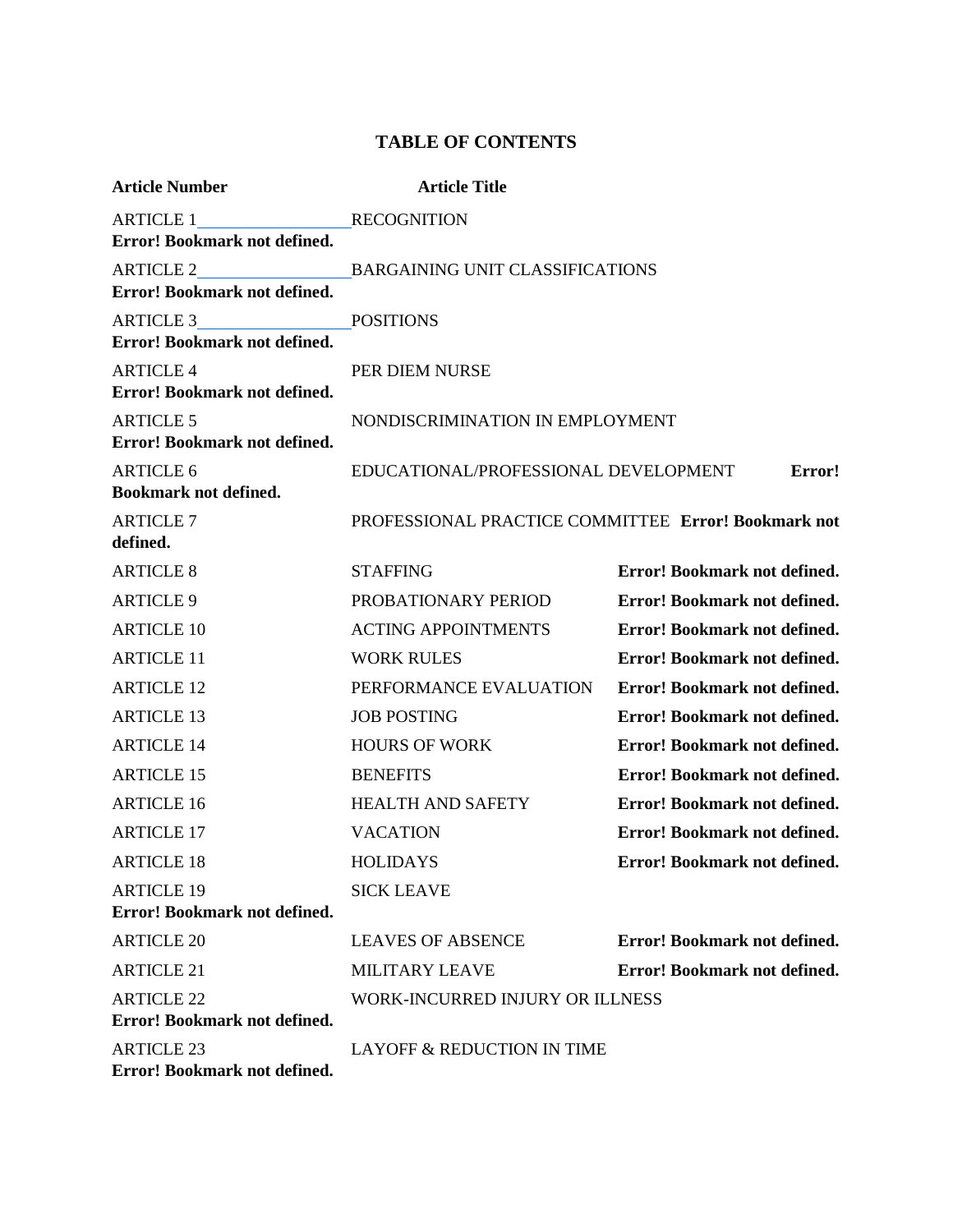| <b>ARTICLE 24</b><br>Error! Bookmark not defined. | <b>MEDICAL SEPARATION</b>                   |
|---------------------------------------------------|---------------------------------------------|
| <b>ARTICLE 25</b><br>Error! Bookmark not defined. | <b>RESIGNATION</b>                          |
| <b>ARTICLE 26</b><br>Error! Bookmark not defined. | CORRECTIVE ACTION, DISCIPLINE AND DISCHARGE |
| <b>ARTICLE 27</b><br>Error! Bookmark not defined. | <b>GRIEVANCE PROCEDURE</b>                  |
| <b>ARTICLE 28</b><br>Error! Bookmark not defined. | <b>ARBITRATION</b>                          |
| <b>ARTICLE 29</b><br>Error! Bookmark not defined. | <b>ASSOCIATION RIGHTS</b>                   |
| <b>ARTICLE 30</b><br>Error! Bookmark not defined. | ASSOCIATION PAYROLL DEDUCTION               |
| <b>ARTICLE 31</b><br>Error! Bookmark not defined. | NURSE LISTS & DISTRIBUTION OF CONTRACTS     |
| <b>ARTICLE 32</b><br>Error! Bookmark not defined. | <b>LEAVE OF ABSENCE FOR UNION BUSINESS</b>  |
| <b>ARTICLE 33</b><br>Error! Bookmark not defined. | <b>MANAGEMENT RIGHTS</b>                    |
| <b>ARTICLE 34</b><br>Error! Bookmark not defined. | <b>INDEMNITY</b>                            |
| <b>ARTICLE 35</b><br>Error! Bookmark not defined. | <b>NO STRIKES</b>                           |
| <b>ARTICLE 36</b><br>Error! Bookmark not defined. | <b>SEVERABILITY</b>                         |
| <b>ARTICLE 37</b><br>Error! Bookmark not defined. | <b>WAIVER</b>                               |
| <b>ARTICLE 38</b><br>Error! Bookmark not defined. | <b>DURATION</b>                             |
| <b>ARTICLE 39</b><br>Error! Bookmark not defined. | RELEASE TIME FOR BARGAINING                 |
| <b>ARTICLE 40</b><br>Error! Bookmark not defined. | <b>COMPENSATION</b>                         |
| <b>ARTICLE 41</b><br>Error! Bookmark not defined. | <b>PARKING</b>                              |
| <b>ARTICLE 42</b><br>Error! Bookmark not defined. | NEW TECHNOLOGY                              |
| <b>ARTICLE 43</b><br>Error! Bookmark not defined. | DISCLOSURE OF PERSONAL INFORMATION          |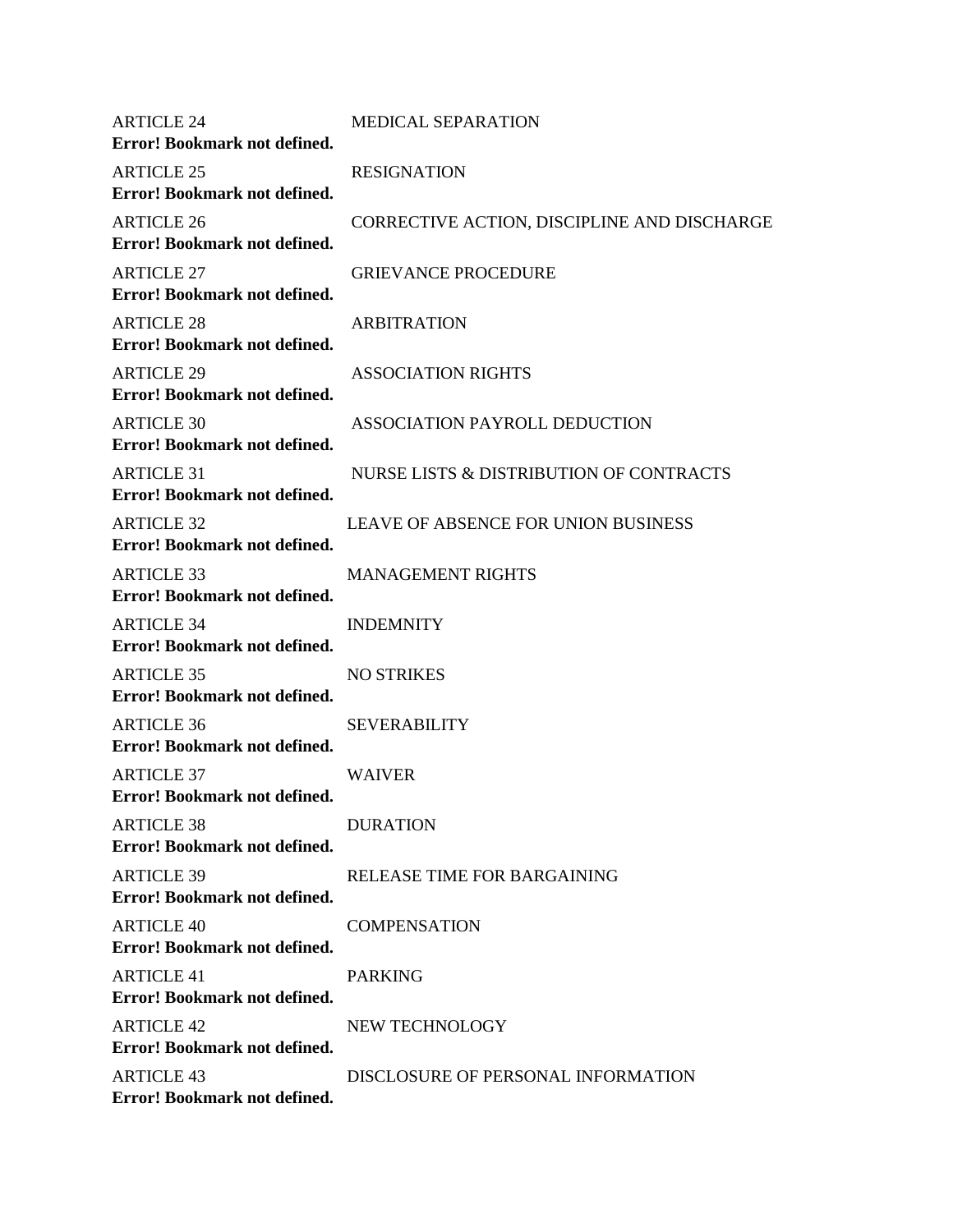## **Appendices**

| <b>APPENDIX A</b>                                                                                | <b>WAGE TABLES</b>                        |
|--------------------------------------------------------------------------------------------------|-------------------------------------------|
| Error! Bookmark not defined.                                                                     |                                           |
| <b>APPENDIX B-1</b>                                                                              | <b>ENUMERATION OF UNIVERSITY BENEFITS</b> |
| Error! Bookmark not defined.                                                                     |                                           |
| <b>APPENDIX B-2</b>                                                                              | RETIREE HEALTH ELIGIBILITY                |
| Error! Bookmark not defined.                                                                     |                                           |
| APPENDIX C                                                                                       | <b>VACATION CREDIT TABLES</b>             |
| Error! Bookmark not defined.                                                                     |                                           |
| <b>APPENDIX D</b>                                                                                | HOLIDAY PAY FOR PART-TIME EMPLOYEES       |
| Error! Bookmark not defined.                                                                     |                                           |
| <b>APPENDIX E</b>                                                                                | <b>PARKING</b>                            |
| Error! Bookmark not defined.                                                                     |                                           |
| <b>APPENDIX F</b>                                                                                | MEETING ROOMS AND BULLETIN BOARDS         |
| Error! Bookmark not defined.                                                                     |                                           |
| <b>APPENDIX G</b>                                                                                | MEDICAL CENTER/CAMPUS/LABORATORY          |
|                                                                                                  | DESIGNATED GRIEVANCE OFFICE               |
|                                                                                                  | Error! Bookmark not defined.              |
| <b>APPENDIX H</b>                                                                                | <b>SICK LEAVE CREDIT TABLE</b>            |
| $\mathbf{r}$ in $\mathbf{r}$<br>$\mathbf{1}$ $\mathbf{1}$ $\mathbf{1}$ $\mathbf{0}$ $\mathbf{1}$ |                                           |

**Error! Bookmark not defined.**

## **Side letters**

2018 UCRP SIDELETTER **Error! Bookmark not defined.**

SIDE LETTER ON SYMPATHY STRIKE PARTICIPATION **Error! Bookmark not defined.**

SIDELETTER CONCERNING ADHERENCE TO ARTICLE 16 **Error! Bookmark not defined.**

SIDELETTER TRANSPORT TEAMS AT UC SAN DIEGO HEALTH LOCATIONS **Error! Bookmark not defined.**

STUDENT HEALTH NURSE REPRESENTATIVE ATTENDANCE AT MONTHLY ASSOCIATION MEETINGS **Error! Bookmark not defined.**

FACT-FINDING SETTLEMENT

**Error! Bookmark not defined.**

MANAGEMENT RIGHTS - DELETION OF MERIT PAY SECTION **Error! Bookmark not defined.**